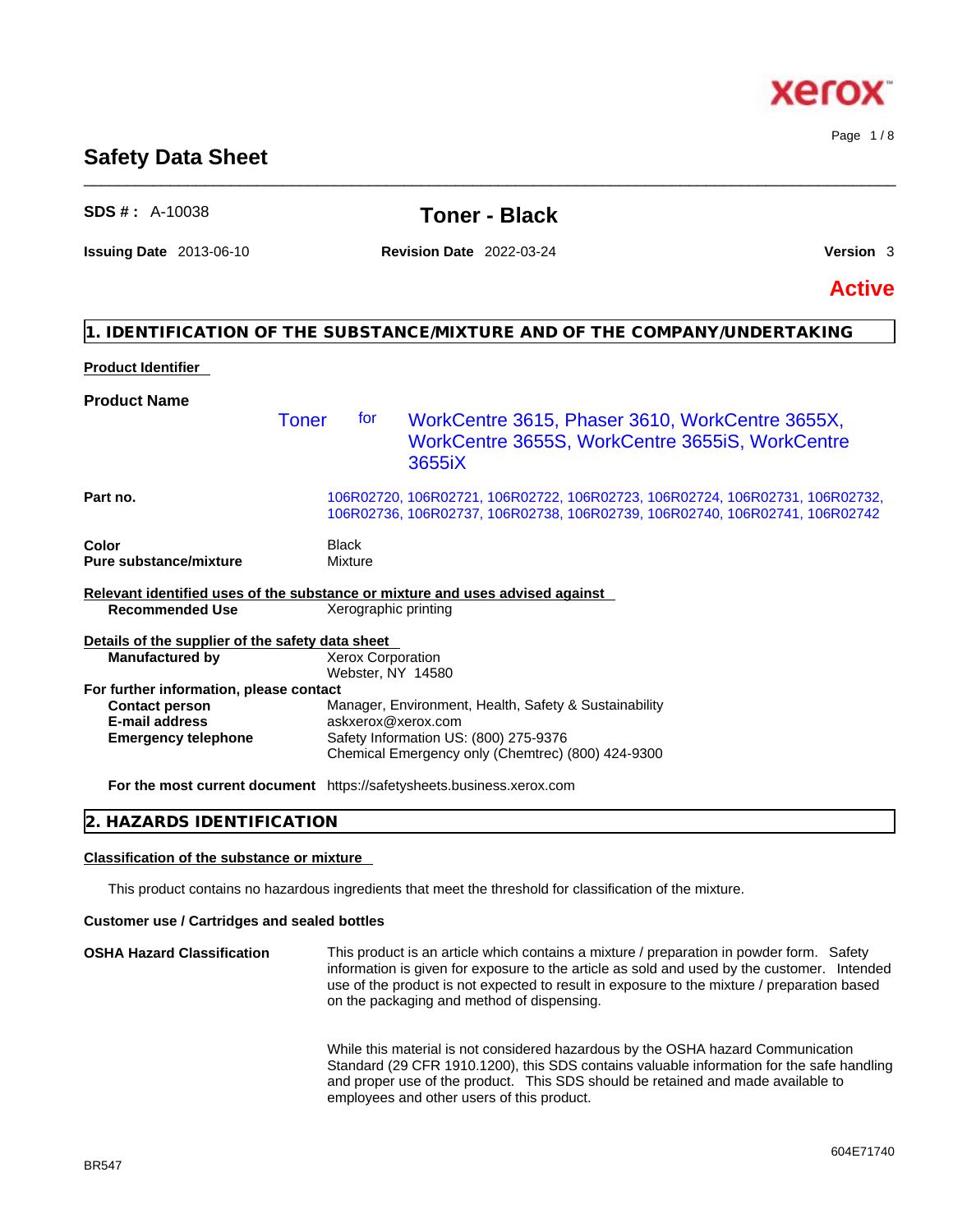

#### **Label elements**

| <b>Signal Word</b>              | None          |
|---------------------------------|---------------|
| <b>Hazard Statements</b>        | None required |
| <b>Precautionary Statements</b> | None required |

#### **Other hazards**

Not a PBT according to REACH Annex XIII May form explosible dust-air mixture if dispersed

#### **3. COMPOSITION/INFORMATION ON INGREDIENTS**

#### **Mixtures**

| <b>Chemical Name</b>     | <b>CAS No.</b> | Weight % | <b>Classification (Req.</b><br>1272/2008) | <b>Hazard Statements</b> |
|--------------------------|----------------|----------|-------------------------------------------|--------------------------|
| Resin                    | Proprietary    | 70-80    | $\overline{\phantom{m}}$                  | $\sim$ $\sim$            |
| Wax                      | 8002-74-2      | <15      | $\overline{\phantom{m}}$                  | $- -$                    |
| Carbon black             | 1333-86-4      | <10      | $\overline{\phantom{m}}$                  | $\sim$                   |
| Amorphous silica         | 7631-86-9      | <10      | $\overline{\phantom{m}}$                  | $\sim$ $\sim$            |
| Silica (Surface Treated) | 68909-20-6     |          | STOT RE 2                                 | H373                     |
| Titanium dioxide         | 13463-67-7     |          | Carc (Inhal) 2                            | H <sub>351</sub>         |

"--" indicates no classification or hazard statements apply.

Full text of H- statements: see section 16

| 4. FIRST AID MEASURES |
|-----------------------|
|-----------------------|

| Description of first-aid measures                           |                                                                                               |
|-------------------------------------------------------------|-----------------------------------------------------------------------------------------------|
| <b>General advice</b>                                       | For external use only. When symptoms persist or in all cases of doubt seek medical advice.    |
|                                                             | Show this material safety data sheet to the doctor in attendance.                             |
| Eye contact                                                 | Immediately flush with plenty of water. After initial flushing, remove any contact lenses and |
|                                                             | continue flushing for at least 15 minutes                                                     |
| <b>Skin contact</b>                                         | Wash skin with soap and water                                                                 |
| <b>Inhalation</b>                                           | Move to fresh air                                                                             |
| Ingestion                                                   | Rinse mouth with water and afterwards drink plenty of water or milk                           |
|                                                             |                                                                                               |
| Most important symptoms and effects, both acute and delayed |                                                                                               |
| <b>Acute toxicity</b>                                       |                                                                                               |
| Eyes                                                        | No known effect                                                                               |
| <b>Skin</b>                                                 | No known effect                                                                               |
| <b>Inhalation</b>                                           | No known effect                                                                               |
| Ingestion                                                   | No known effect                                                                               |
|                                                             | No known effects under normal use conditions                                                  |
| <b>Chronic toxicity</b>                                     |                                                                                               |
| <b>Main symptoms</b>                                        | Overexposure may cause:                                                                       |
|                                                             | mild respiratory irritation similar to nuisance dust.                                         |
| <b>Aggravated Medical Conditions</b>                        | None under normal use conditions                                                              |
|                                                             |                                                                                               |
|                                                             | Indication of immediate medical attention and special treatment needed                        |
| <b>Protection of first-aiders</b>                           | No special protective equipment required                                                      |
| Notes to physician                                          | Treat symptomatically                                                                         |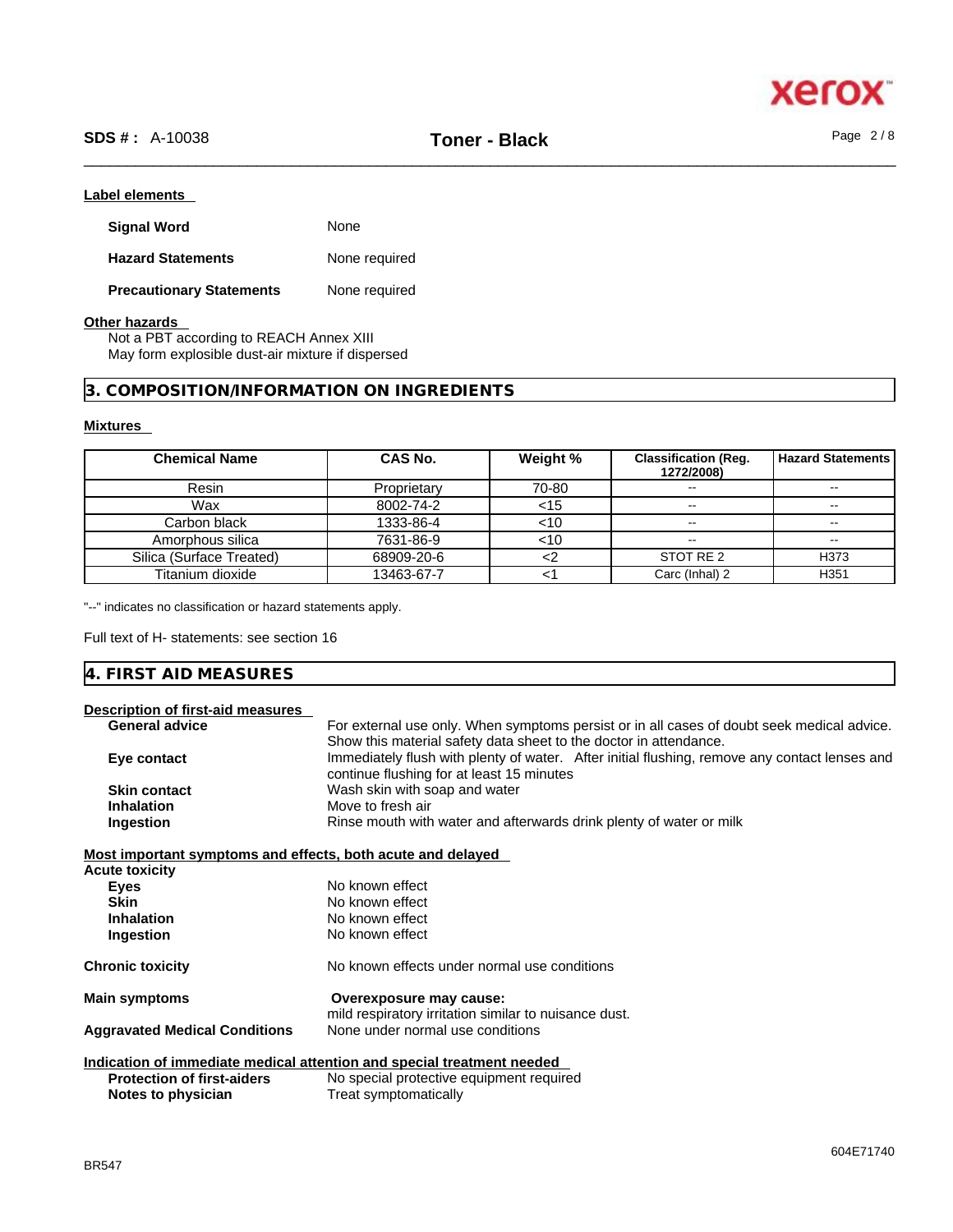#### **5. FIRE-FIGHTING MEASURES**

#### **Extinguishing media**

**Suitable extinguishing media** Use water spray or fog; do not use straight streams, Foam **Unsuitable extinguishing media** Do not use a solid water stream as it may scatterand spread fire

#### **Special hazards arising from the substance or mixture**

Fine dust dispersed in air, in sufficient concentrations, and in the presence of an ignition source is a potential dust explosion hazard

#### **Hazardous combustion products**

Hazardous decomposition products due to incomplete combustion, Carbon oxides, Nitrogen oxides (NOx)

#### **Advice for fire-fighters**

In the event of fire and/or explosion do not breathe fumes. Wear fire/flame resistant/retardant clothing. Use self-contained pressure-demand breathing apparatus if needed to prevent exposure to smoke or airborne toxins. Wear self-contained breathing apparatus and protective suit

#### **Other information**

| <b>Flammability</b> | Not flammable. Will not readily ignite. |
|---------------------|-----------------------------------------|
| Flash point         | Not applicable                          |

#### **6. ACCIDENTAL RELEASE MEASURES**

#### **Personal precautions, protective equipment and emergency procedures**

Avoid breathing dust

#### **Environmental precautions**

Although toner is not an aquatic toxin, microplastics may be a physical hazard to aquatic life and should not be allowed to enter drains, sewers, or waterways

#### **Methods and material for containment and cleaning up**

| <b>Methods for containment</b> | Prevent dust cloud                                                                 |
|--------------------------------|------------------------------------------------------------------------------------|
| Methods for cleaning up        | Use an electrically protected vacuum cleaner to remove excess, then wash with COLD |
|                                | water. Hot water fuses the toner, making it difficult to remove                    |

#### **Reference to other sections**

See section 12 for additional ecological information See Section 13 for additional information

#### **7. HANDLING AND STORAGE**

#### **Precautions for safe handling**

| Advice on safe handling | Handle in accordance with good industrial hygiene and safety practice, Avoid dust<br>accumulation in enclosed space, Prevent dust cloud |
|-------------------------|-----------------------------------------------------------------------------------------------------------------------------------------|
| <b>Hygiene measures</b> | None under normal use conditions                                                                                                        |

#### **Conditions for safe storage, including any incompatibilities**

#### **Technical measures and storage conditions**

Keep container tightly closed in a dry and well-ventilated place, Store at room temperature

**Incompatible products** None

#### **Specific end uses**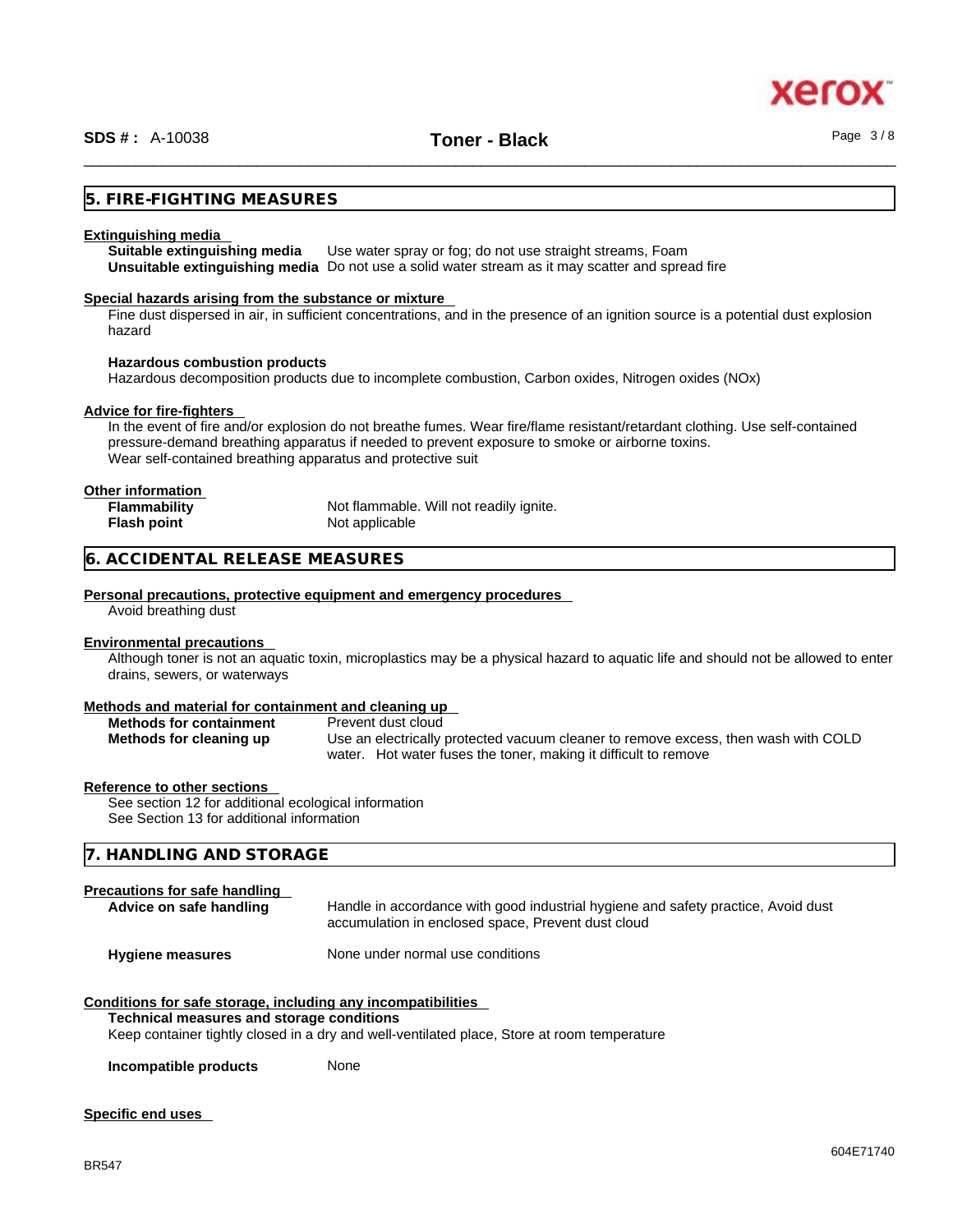

#### Xerographic printing

#### **8. EXPOSURE CONTROLS/PERSONAL PROTECTION**

#### **Control parameters**

# **Exposure Limits Xerox Exposure Limit<br>Xerox Exposure Limit**

ACGIH TLV TWA **10 mg/m<sup>3</sup> (inhalable particles) ACGIH TLV TWA** 3 mg/m<sup>3</sup> (respirable dust) **OSHA PEL TWA** 15 mg/m<sup>3</sup> (total dust) **OSHA PEL TWA** 5 mg/m<sup>3</sup> (respirable dust)  $2.5 \text{ mg/m}^3$  (total dust) **Xerox Exposure Limit** 0.4 mg/m<sup>3</sup> (respirable dust)

#### **Component Information**

| <b>Chemical Name</b> | <b>ACGIH TLV</b>         | <b>OSHA PEL</b>           |
|----------------------|--------------------------|---------------------------|
| Wax                  | TWA: $2 \text{ ma/m}^3$  |                           |
| Carbon black         | TWA: $3 \text{ ma/m}^3$  | TWA: $3.5 \text{ ma/m}^3$ |
| Titanium dioxide     | TWA: $10 \text{ mg/m}^3$ | TWA: $15 \text{ mg/m}^3$  |

**Controls** 

**Exposure controls<br>
Engineering measures** 

None under normal use conditions

#### **Individual protection measures, such as personal protective equipment (PPE)**

**Eye/Face protection** No special protective equipment required

**Hand protection** No special protective equipment required **Skin and body protection** No special protective equipment required<br> **Respiratory protection** No special protective equipment required. **Respiratory protection** No special protective equipment required.<br> **Thermal hazards** None under normal processing **None under normal processing** 

#### **Environmental Exposure Controls Environmental Exposure**

Keep out of drains, sewers, ditches and waterways

#### **9. PHYSICAL AND CHEMICAL PROPERTIES**

#### **Information on basic physical and chemical properties**

| Appearance<br>Physical state<br>Color                                                                                                                    | Powder<br>Solid<br><b>Black</b> |                                                                                               | Odor<br><b>Odor threshold</b><br>рH | Faint<br>Not applicable<br>Not applicable |  |
|----------------------------------------------------------------------------------------------------------------------------------------------------------|---------------------------------|-----------------------------------------------------------------------------------------------|-------------------------------------|-------------------------------------------|--|
| <b>Flash point</b>                                                                                                                                       |                                 | Not applicable                                                                                |                                     |                                           |  |
| <b>Melting / Freezing Point</b><br>Boiling point/range<br>Softening point                                                                                |                                 | Not applicable<br>Not applicable<br>$49 - 60 °C$                                              | 120 - 140 °F                        |                                           |  |
| <b>Evaporation rate</b><br><b>Flammability</b><br><b>Flammability Limits in Air</b>                                                                      |                                 | Not applicable<br>Not flammable. Will not readily ignite.<br>Not applicable                   |                                     |                                           |  |
| Vapor pressure<br>Vapor density<br><b>Specific gravity</b><br><b>Water solubility</b><br><b>Partition coefficient</b><br><b>Autoignition temperature</b> |                                 | Not applicable<br>Not applicable<br>$1 - 2$<br>Negligible<br>Not applicable<br>Not applicable |                                     |                                           |  |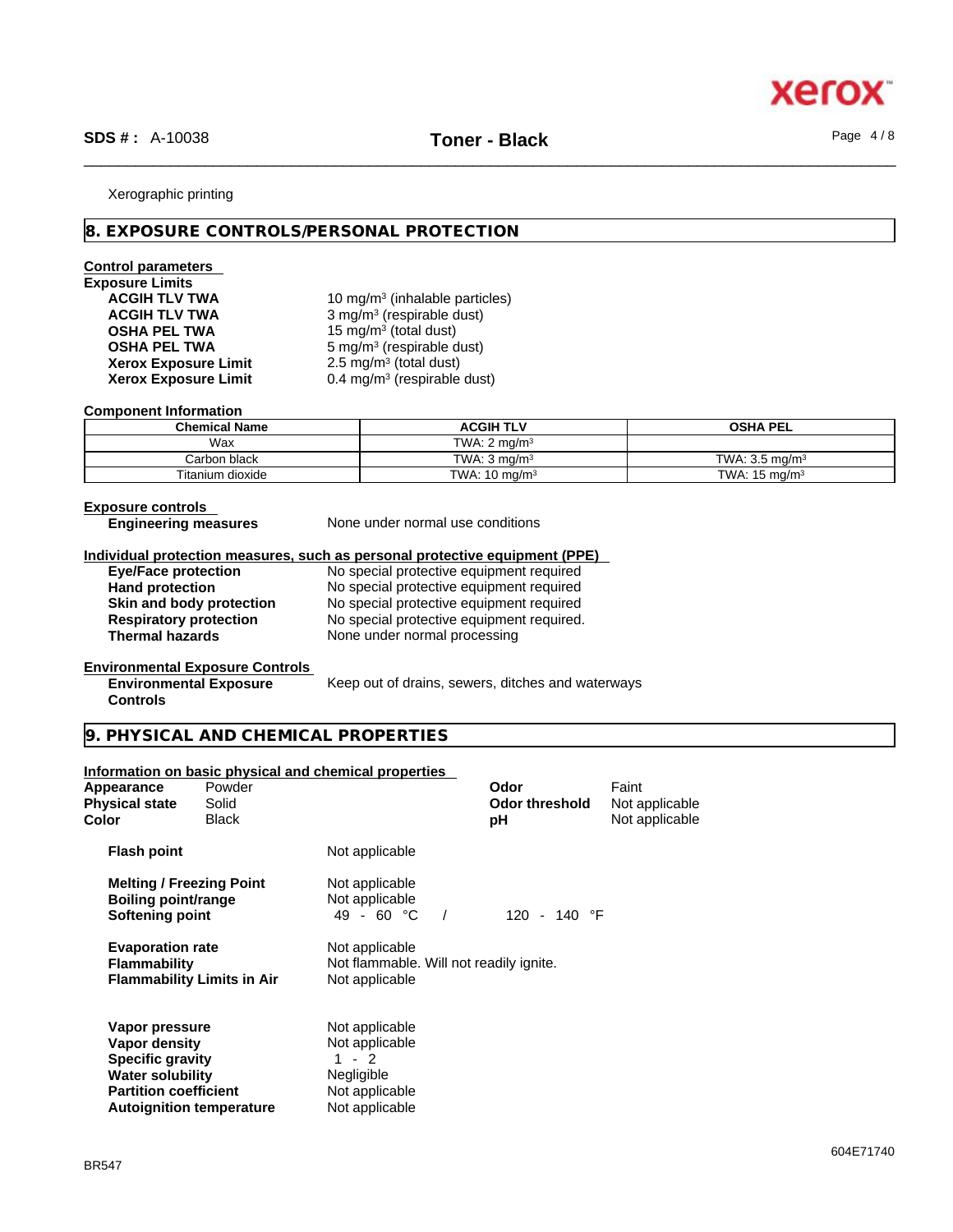

## \_\_\_\_\_\_\_\_\_\_\_\_\_\_\_\_\_\_\_\_\_\_\_\_\_\_\_\_\_\_\_\_\_\_\_\_\_\_\_\_\_\_\_\_\_\_\_\_\_\_\_\_\_\_\_\_\_\_\_\_\_\_\_\_\_\_\_\_\_\_\_\_\_\_\_\_\_\_\_\_\_\_\_\_\_\_\_\_\_\_\_\_\_\_ **SDS # :** A-10038 **Toner - Black** Page 5 / 8

**Decomposition temperature** Not determined **Viscosity Not applicable Explosive properties** Fine dust dispersed in air, in sufficient concentrations, and in the presence of an ignition source is a potential dust explosion hazard **Oxidizing properties** Not applicable **Other information** 

None

#### **10. STABILITY AND REACTIVITY**

#### **Reactivity**

No dangerous reaction known under conditions of normal use

#### **Chemical stability**

Stable under normal conditions.

#### **Possibility of hazardous reactions**

**Hazardous reactions**<br> **Hazardous polymerization Hazardous polymerization does Hazardous polymerization does not occur** 

#### **Conditions to avoid**

Prevent dust cloud. Fine dust dispersed in air, in sufficient concentrations, and in the presence of an ignition source is a potential dust explosion hazard.

#### **Incompatible Materials**

None

#### **Hazardous decomposition products**

None under normal use

#### **11. TOXICOLOGICAL INFORMATION**

*The toxicity data noted below is based on the test results of similar reprographic materials.* 

#### **Information on toxicological effects**

| Acute toxicitv             |                                       |  |
|----------------------------|---------------------------------------|--|
| <b>Product Information</b> |                                       |  |
| <b>Irritation</b>          | No skin irritation, No eye irritation |  |
| Oral LD50                  | $> 5$ g/kg (rat)                      |  |
| Dermal LD50                | $> 5$ g/kg (rabbit)                   |  |
| <b>LC50 Inhalation</b>     | $> 5$ mg/L (rat, 4 hr)                |  |

#### **Component Information**

| <b>Chemical Name</b> | LC50 Inhalation          | Dermal LD50            | Oral LD50           |
|----------------------|--------------------------|------------------------|---------------------|
| Wax                  |                          | 3600 mg/kg (Rabbit)    | 5000 mg/kg (Rat)    |
| Carbon black         |                          | 3 g/kg (Rabbit)        | 15400 mg/kg (Rat)   |
| Amorphous silica     | (Rat) 1 h<br>$>2.2$ ma/L | $>2000$ mg/kg (Rabbit) | $>5000$ mg/kg (Rat) |
| Titanium dioxide     |                          |                        | 10000 mg/kg (Rat)   |

#### **Chronic toxicity**

| <b>Sensitization</b>        |  |
|-----------------------------|--|
| <b>Neurological Effects</b> |  |
| <b>Target organ effects</b> |  |

No sensitization responses were observed **No information available None known** 

#### **CMR Effects**

| <b>Mutagenic effects</b> |                              |
|--------------------------|------------------------------|
|                          | <b>Reproductive toxicity</b> |

**Not mutagenic in AMES Test No information available**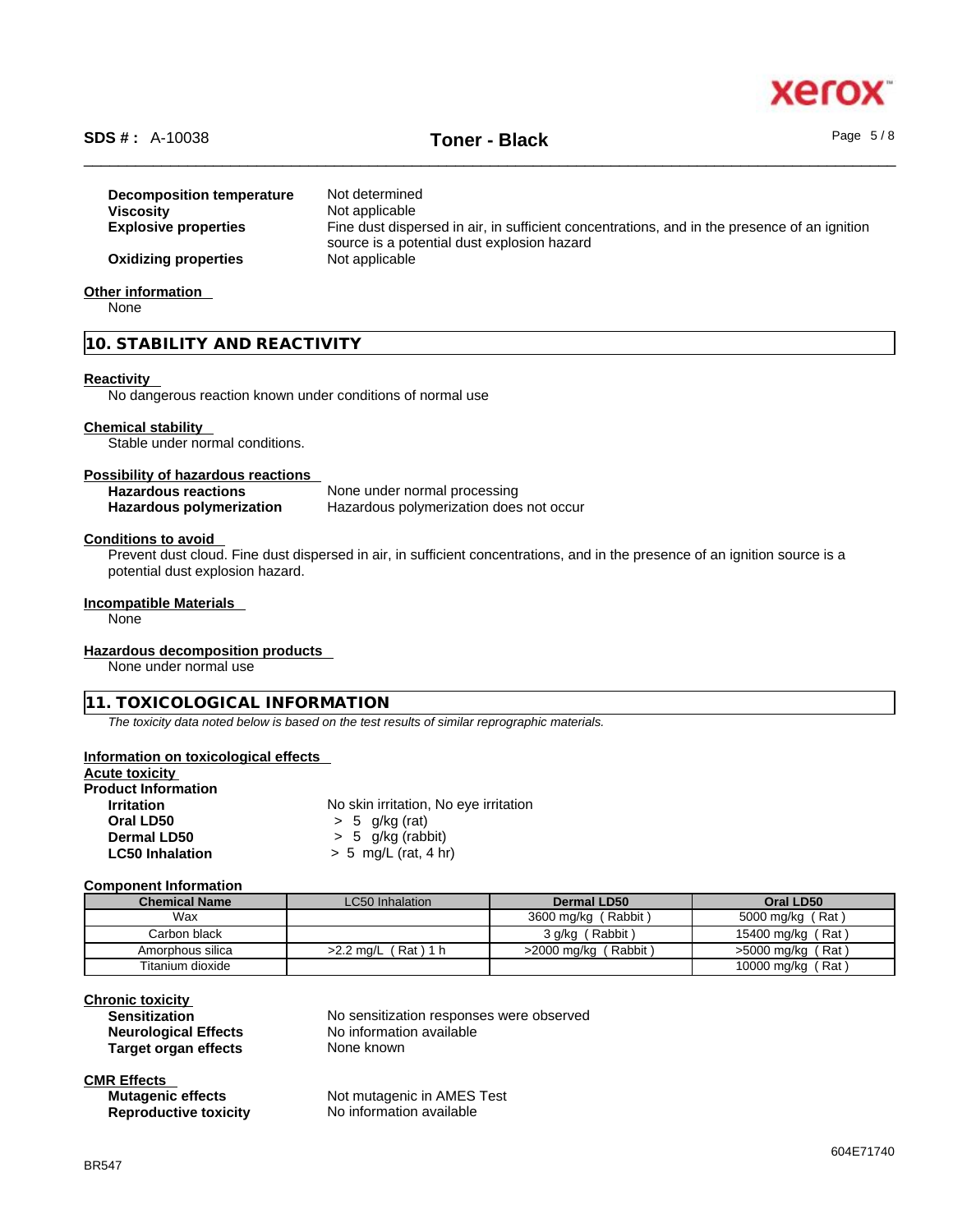

| <b>Carcinogenicity</b> | See "Other Information" in this section. |             |
|------------------------|------------------------------------------|-------------|
| <b>Chemical Name</b>   | <b>NTP</b>                               | <b>IARC</b> |
| Carbon black           |                                          | 2B          |
| Titanium dioxide       |                                          | 2B          |

#### **Other information**

The IARC (International Agency for Research on Cancer) has listed carbon black as "possibly carcinogenic to humans". However, Xerox has concluded that the presence of carbon black in this mixture does not present a health hazard. The IARC classification is based on studies evaluating pure, "free" carbon black. In contrast, toner is a formulation composed of specially prepared polymer and a small amount of carbon black (or other pigment). In the process of making toner, the small amount of carbon black becomes encapsulated within a matrix. Xerox has performed extensive testing of toner, including a chronic bioassay (test for potential carcinogenicity). Exposure to toner did not produce evidence of cancer in exposed animals. The results were submitted to regulatory agencies and published extensively.

The IARC (International Agency for Research on Cancer) has listed titanium dioxide as "possibly carcinogenic to humans". However, Xerox has concluded that the presence of titanium dioxide in this mixture does not present a health hazard. The IARC classification is based on studies in rats using high concentrations of pure, unbound TiO 2 particles of respirable size. Epidemiological studies do not suggest a carcinogenic effect in humans. In addition, the titanium dioxide in this mixture is encapsulated in a matrix or bound to the surface of the toner.

| Other toxic effects      |                |  |
|--------------------------|----------------|--|
| <b>Aspiration Hazard</b> | Not applicable |  |
| Other adverse effects    | None known     |  |

#### **Information on other hazards**

**Endocrine disrupting properties** This product does not contain any known or suspected endocrine disruptors

#### **12. ECOLOGICAL INFORMATION**

#### **Toxicity**

On available data, the mixture / preparation is not harmful to aquatic life

#### **Component Information**

| <b>Chemical Name</b> | <b>Toxicity to algae</b>                                   | <b>Toxicity to fish</b>                   | <b>Toxicity to</b><br>microorganisms | Toxicity to daphnia and<br>lother aquatic invertebrates |
|----------------------|------------------------------------------------------------|-------------------------------------------|--------------------------------------|---------------------------------------------------------|
| Carbon black         |                                                            |                                           |                                      | $EC50 > 5600$ mg/L 24 h                                 |
| Amorphous silica     | 440 mg/L EC50 72 h<br>(Pseudokirchneriella<br>subcapitata) | LC50= 5000 mg/L<br>Brachydanio rerio 96 h |                                      | $EC50 = 7600$ mg/L 48 h                                 |

#### **Persistence and degradability**

Not readily biodegradable

#### **Bioaccumulative potential**

Bioaccumulation is unlikely

#### **Mobility in soil**

Insoluble in water

#### **Results of PBT and vPvB assessment**

This substance is not considered to be persistent, bioaccumulating nor toxic (PBT)

#### **Endocrine disrupting properties**

This product does not contain any known or suspected endocrine disruptors

#### **Other adverse effects**

Although toner is not an aquatic toxin, microplastics may be a physical hazard to aquatic life and should not be allowed to enter drains, sewers, or waterways.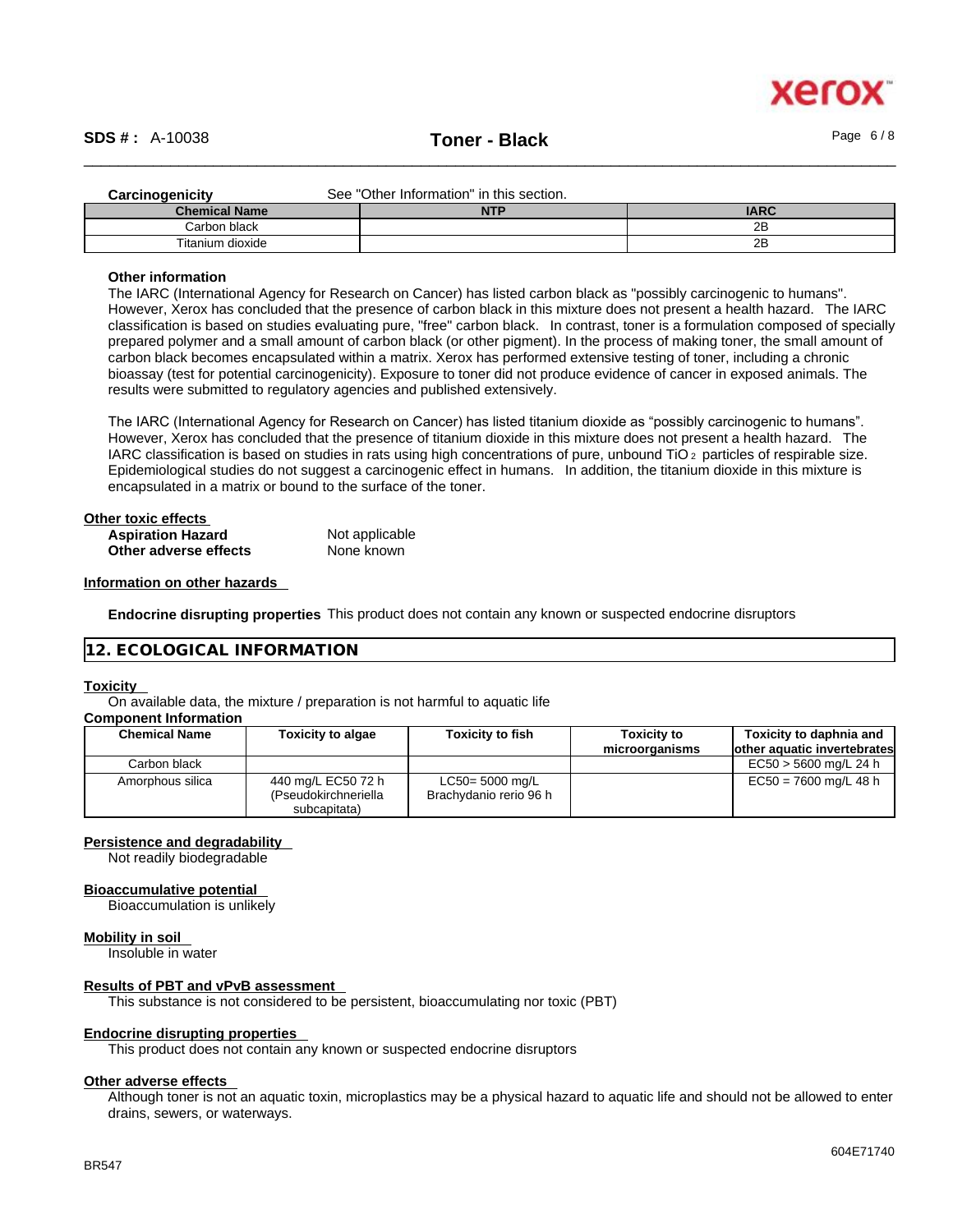xer

| 13. DISPOSAL CONSIDERATIONS                              |                                                                                                                                                                             |
|----------------------------------------------------------|-----------------------------------------------------------------------------------------------------------------------------------------------------------------------------|
| Waste treatment methods<br><b>Waste Disposal Methods</b> | Can be landfilled or incinerated, when in compliance with local regulations If incineration is<br>to be carried out, care must be exercised to prevent dust clouds forming. |
| Contaminated packaging                                   | No special precautions are needed in handling this material                                                                                                                 |
| <b>Other information</b>                                 | Although toner is not an aquatic toxin, microplastics may be a physical hazard to aquatic life<br>and should not be allowed to enter drains, sewers, or waterways.          |

#### **14. TRANSPORT INFORMATION**

This material is not subject to regulation as a hazardous material for shipping

#### **15. REGULATORY INFORMATION**

#### **Safety, health and environmental regulations/legislation specific for the substance or mixture**

#### **OSHA Regulatory Status**

This product is an article which contains a mixture / preparation in powder form. Safety information is given for exposure to the article as sold and used by the customer. Intended use of the product is not expected to result in exposure to the mixture / preparation based on the packaging and method of dispensing.

While this material is not considered hazardous by the OSHA hazard Communication Standard (29 CFR 1910.1200), this SDS contains valuable information for the safe handling and proper use of the product. This SDS should be retained and made available to employees and other users of this product.

#### **Canada**

This product has been classified in accordance with the hazard criteria of the Hazardous Products Regulations (HPR), and the SDS contains all the information required by the HPR.

#### **International Inventories**

| <b>TSCA</b>     | Complies |
|-----------------|----------|
| <b>DSL/NDSL</b> | Complies |

#### **U.S. Federal Regulations**

#### **SARA 313**

Section 313 of Title III of the Superfund Amendments and Reauthorization Act of 1986 (SARA). This product does not contain any chemicals which are subject to the reporting requirements of the Act and Title 40 of the Code of Federal Regulations, Part 372 **Clean Water Act**

This product is not regulated as a pollutant pursuant to the Clean Water Act (40 CFR 122.21 and 40 CFR 122.42).

#### **Clean Air Act,Section 112 Hazardous Air Pollutants (HAPs) (see 40 CFR 61)**

This product is not regulated as a hazardous air pollutant (HAPS) under Section 112 of the Clean Air Act Amendments of 1990. **CERCLA**

This material, as supplied, does not contain any substances regulated as hazardous substances under the Comprehensive Environmental Response Compensation and Liability Act (CERCLA) (40 CFR 302) or the Superfund Amendments and Reauthorization Act (SARA) (40 CFR 355). There may be specific reporting requirements at the local, regional, or state level pertaining to releases of this material

#### **US State Regulations**

#### **California Proposition 65**

Carbon black is regulated under California Proposition 65 only if in the form of "airborne, unbound particles of respirable size".